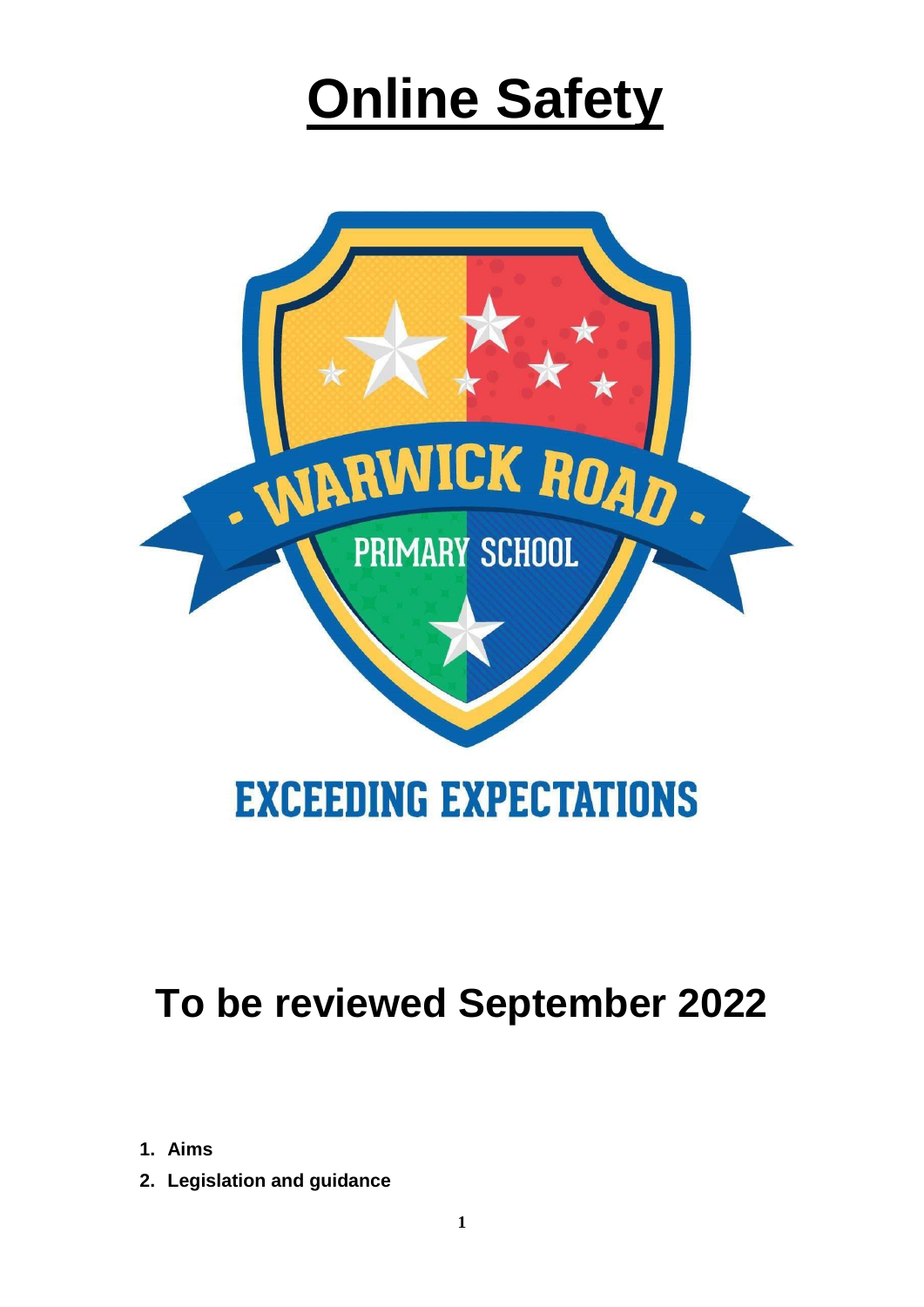- **3. Roles and responsibilities**
- **4. Educating pupils about online safety**
- **5. Education parents about online safety**
- **6. Cyber-bullying**
- **7. Acceptable use of the internet in school**
- **8. Staff using work devices outside of school**
- **9. How the school will respond to issues of misuse**
- **10.Training**
- **11.Monitoring arrangements**
- **12.Links with other policies**

### **1. Aims**

At Warwick Road School we aim to:

- ●Have robust processes in place to ensure the online safety of pupils, staff, volunteers and governors
- ●Deliver an effective approach to online safety, which empowers us to protect and educate the whole school community in its use of technology, including mobile and smart technology (which we refer to as 'mobile phones')
- ●Establish clear mechanisms to identify, intervene and escalate an incident, where appropriate

#### **The 4 key categories of risk**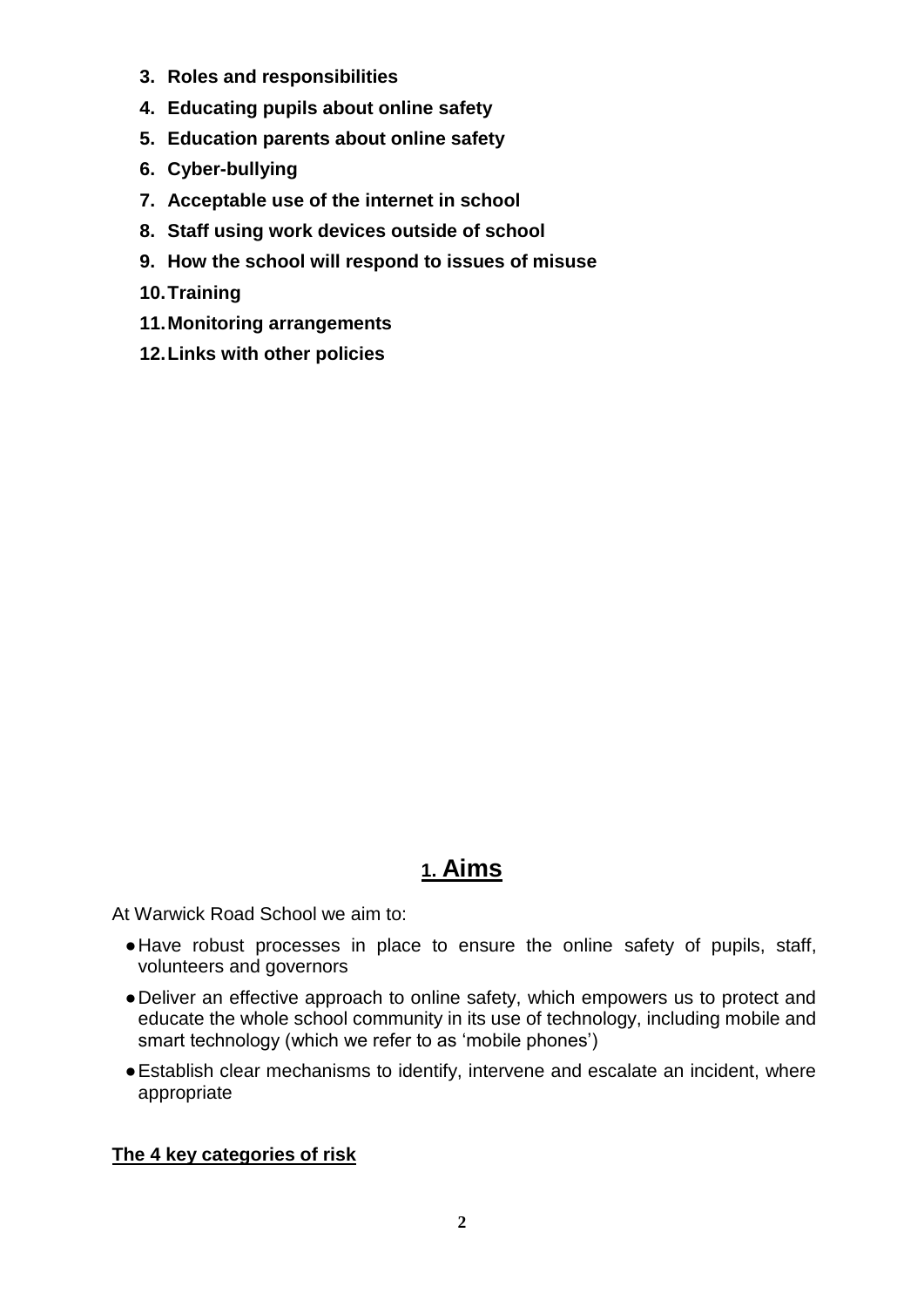Our approach to online safety is based on addressing the following categories of risk:

- ●**Content** being exposed to illegal, inappropriate or harmful content, such as pornography, fake news, racism, misogyny, self-harm, suicide, anti-Semitism, radicalisation and extremism
- ●**Contact** being subjected to harmful online interaction with other users, such as peer-to-peer pressure, commercial advertising and adults posing as children or young adults with the intention to groom or exploit them for sexual, criminal, financial or other purposes
- ●**Conduct** personal online behaviour that increases the likelihood of, or causes, harm, such as making, sending and receiving explicit images (e.g. consensual and non-consensual sharing of nudes and semi-nudes and/or pornography), sharing other explicit images and online bullying; and
- ●**Commerce** risks such as online gambling, inappropriate advertising, phishing and/or financial scam.

## **2. Legislation and guidance**

This policy is based on the Department for Education's (DfE) statutory safeguarding guidance, [Keeping Children Safe in Education,](https://www.gov.uk/government/publications/keeping-children-safe-in-education--2) and its advice for schools on:

- [Teaching online safety in schools](https://www.gov.uk/government/publications/teaching-online-safety-in-schools)
- ●[Preventing and tackling bullying](https://www.gov.uk/government/publications/preventing-and-tackling-bullying) and [cyber-bullying: advice for headteachers and](https://www.gov.uk/government/publications/preventing-and-tackling-bullying)  [school staff](https://www.gov.uk/government/publications/preventing-and-tackling-bullying)
- ●Relationships education
- [Searching, screening and confiscation](https://www.gov.uk/government/publications/searching-screening-and-confiscation)

It also refers to the DfE's guidance on [protecting children from radicalisation.](https://www.gov.uk/government/publications/protecting-children-from-radicalisation-the-prevent-duty)

It reflects existing legislation, including but not limited to the [Education Act 1996](https://www.legislation.gov.uk/ukpga/1996/56/contents) (as amended), the [Education and Inspections Act 2006](https://www.legislation.gov.uk/ukpga/2006/40/contents) and the [Equality Act 2010.](https://www.legislation.gov.uk/ukpga/2010/15/contents) In addition, it reflects the [Education Act 2011,](http://www.legislation.gov.uk/ukpga/2011/21/contents/enacted) which has given teachers stronger powers to tackle cyber-bullying by, if necessary, searching for and deleting inappropriate images or files on pupils' electronic devices where they believe there is a 'good reason' to do so. The policy also takes into account the National Curriculum computing programmes of study.

## **3. Roles and responsibilities**

#### **3.1 The governing board**

The governing board has overall responsibility for monitoring this policy and holding the headteacher to account for its implementation.The governing board will co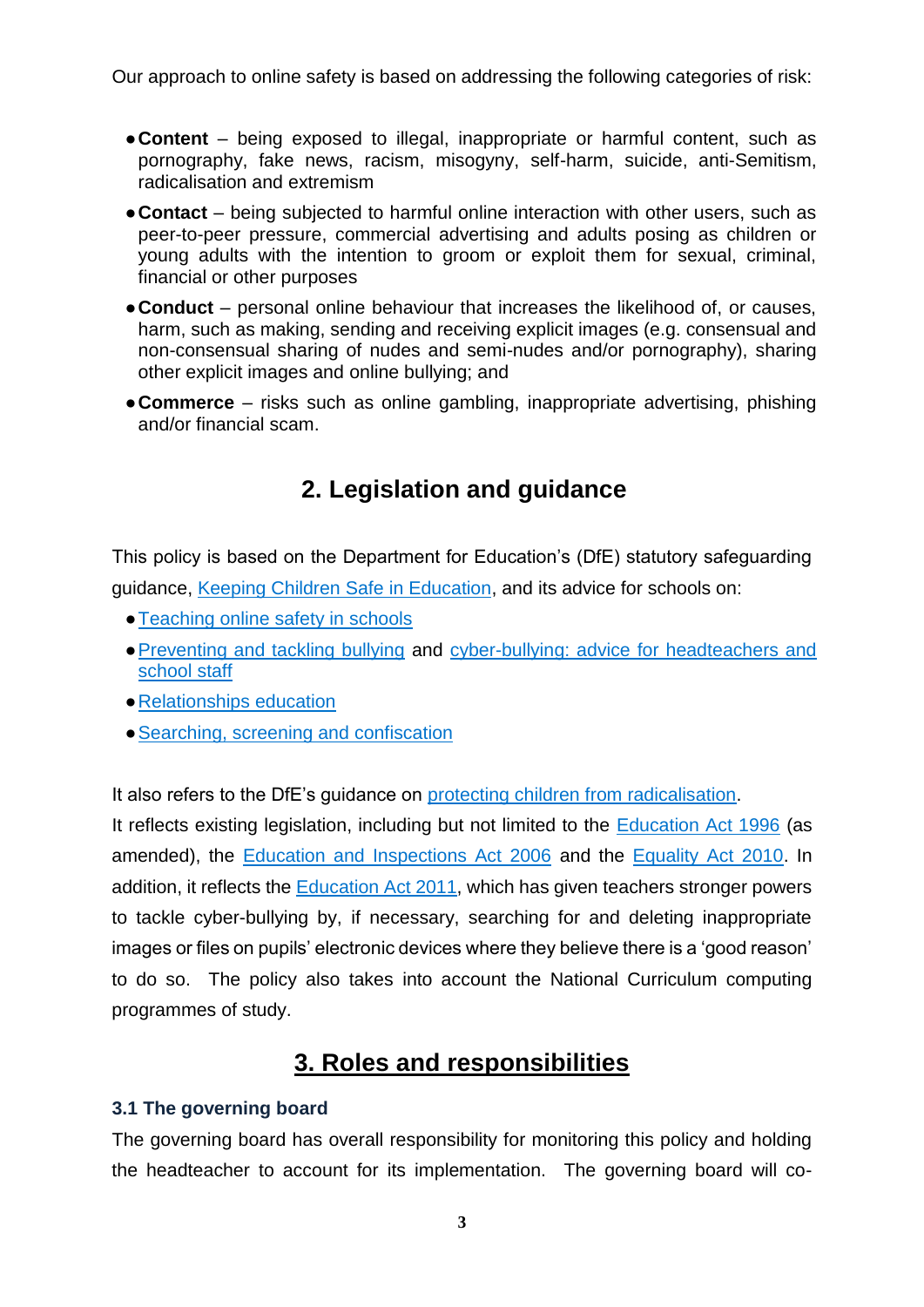ordinate regular meetings with appropriate staff to discuss online safety, and monitor online safety logs as provided by the designated safeguarding lead (DSL).

The governor who oversees online safety is Shoayb Patel.

All governors will:

- Ensure that they have read and understand this policy
- Agree and adhere to the terms on acceptable use of the school's ICT systems and the internet
- Ensure that, where necessary, teaching about safeguarding, including online safety, is adapted for vulnerable children, victims of abuse and some pupils with SEND because of the importance of recognising that a 'one size fits all' approach may not be appropriate for all children in all situations, and a more personalised or contextualised approach may often be more suitable.

#### **3.2 The headteacher**

The headteacher is responsible for ensuring that staff understand this policy, and that it is being implemented consistently throughout the school.

#### **3.3 The designated safeguarding lead**

There are five DSL's at Warwick Road Primary School: Mrs Shamsa Qureshi (headteacher), Mr Steven Mayfield (deputy headteacher), Mrs Lauren Rayner (assistant headteacher), Mr Aadam Ahmed (SENDCo and EYFS leader) and Mrs Karen Darby (school business manager).

The DSL takes lead responsibility for online safety in school, in particular:

- Ensuring that staff understand this policy and that it is being implemented consistently throughout the school.
- Working with the computing manager and other staff, as necessary, to address any online safety issues or incidents.
- Managing all online safety issues and incidents in line with the school child protection policy.
- Ensuring that any online safety incidents are logged and dealt with appropriately.
- Ensuring that any incidents of cyber-bullying are logged and dealt with appropriately.
- Updating and delivering staff training on online safety.
- Liaising with other agencies and/or external services if necessary

This list is not intended to be exhaustive.

#### **3.4 The computing lead**

The computing lead is responsible for: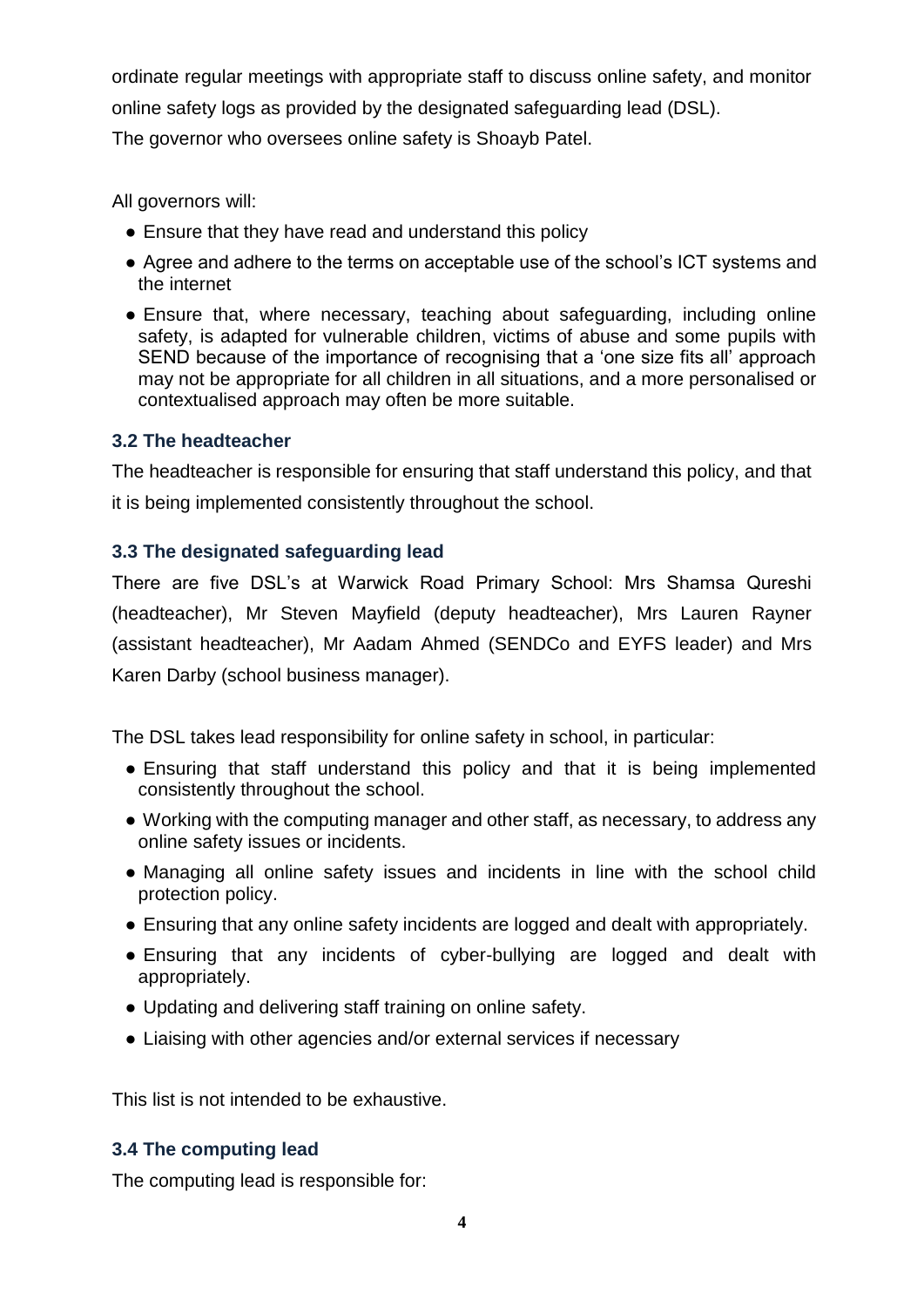- Putting in place an appropriate level of security protection procedures, such as filtering and monitoring systems, which are reviewed and updated on a regular basis to assess effectiveness and ensure pupils are kept safe from potentially harmful and inappropriate content and contact online while at school, including terrorist and extremist material
- Liaising with school ICT support to ensure that the school's ICT systems are secure and protected against viruses and malware, and that such safety mechanisms are updated regularly.
- Liaising with school ICT support to ensure a full security check and monitoring the school's ICT systems on a weekly basis.
- Blocking access to potentially dangerous sites and, where possible, preventing the downloading of potentially dangerous files
- Ensuring that any online safety incidents are logged and dealt with appropriately.
- ●Ensuring that any incidents of cyber-bullying are dealt with appropriately in line with the school behaviour policy

This list is not intended to be exhaustive.

#### **3.5 All staff and volunteers**

All staff, including contractors and agency staff, and volunteers are responsible for:

- Maintaining an understanding of this policy
- Implementing this policy consistently
- Agreeing and adhering to the terms on acceptable use of the school's ICT systems and the internet, and ensuring that pupils follow the school's terms on acceptable use.
- Working with the DSL to ensure that any online safety incidents are logged and dealt with appropriately.
- Ensuring that any incidents of cyber-bullying are dealt with appropriately.
- ●Responding appropriately to all reports and concerns about sexual violence and/or harassment, both online and offline and maintaining an attitude of 'it could happen here'

This list is not intended to be exhaustive.

#### **3.6 Parents**

Parents are expected to:

- Notify a member of staff or the headteacher of any concerns or queries regarding this policy.
- Ensure their child has read, understood and agreed to the terms on acceptable use of the school's ICT systems and internet.

Parents can seek further guidance on keeping children safe online from the following organisations and websites:

●What are the issues? – [UK Safer Internet Centre](https://www.saferinternet.org.uk/advice-centre/parents-and-carers/what-are-issues)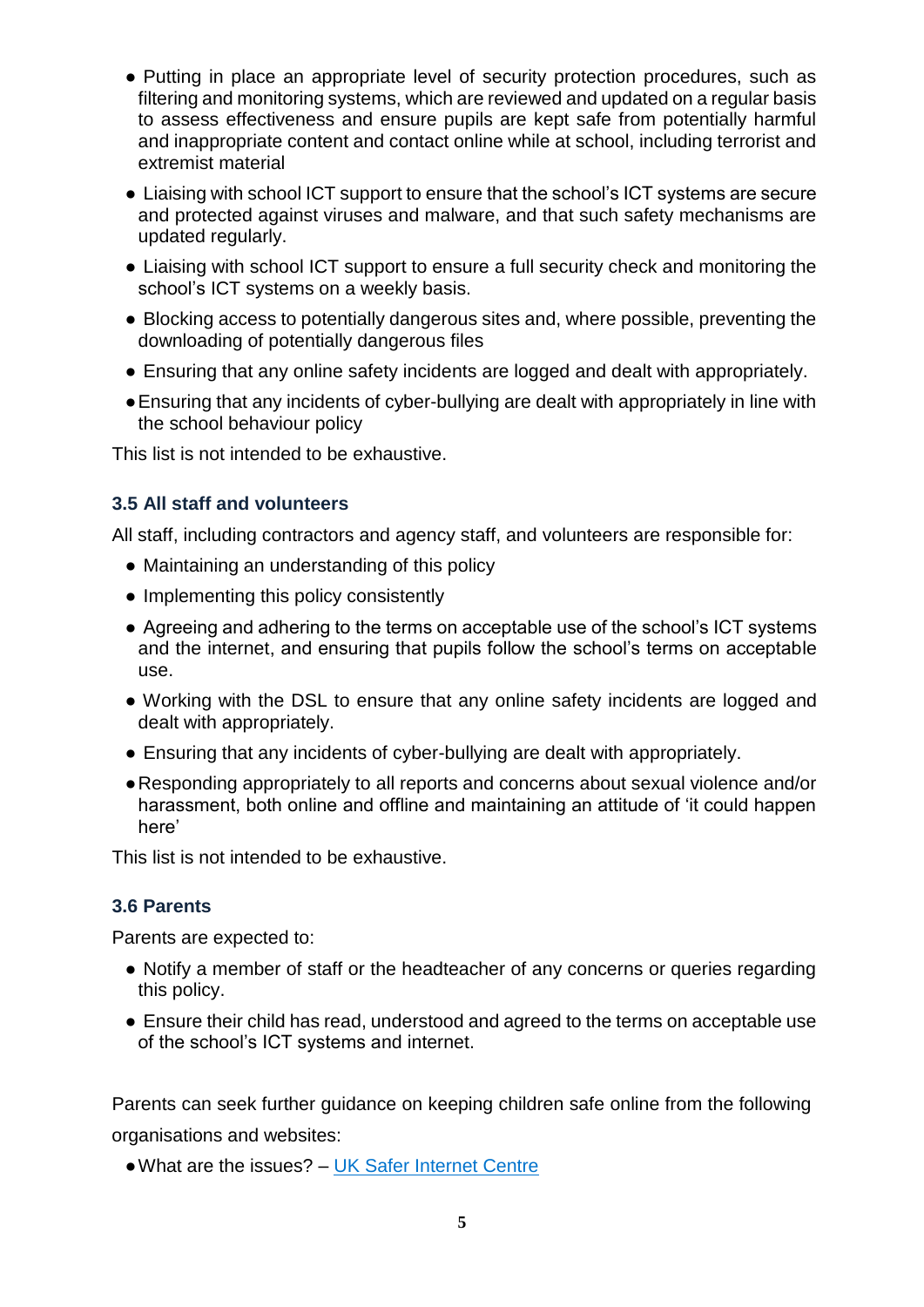- ●Hot topics [Childnet International](http://www.childnet.com/parents-and-carers/hot-topics)
- Parent resource sheet [Childnet International](https://www.childnet.com/resources/parents-and-carers-resource-sheet)
- Healthy relationships [Disrespect Nobody](https://www.disrespectnobody.co.uk/)

#### **3.7 Visitors and members of the community**

Visitors and members of the community who use the school's ICT systems or internet will be made aware of this policy, when relevant, and expected to read and follow it. If appropriate, they will be expected to agree to the terms on acceptable use.

## **4. Educating pupils about online safety**

Pupils will be taught about online safety as part of the curriculum:It is also taken from the [guidance on relationships education, relationship and health education.](https://www.gov.uk/government/publications/relationships-education-relationships-and-sex-education-rse-and-health-education)

**All** primary schools have to teach:

●[Relationships education and health education](https://schoolleaders.thekeysupport.com/uid/8b76f587-7bf6-4994-abf0-43850c6e8d73/) in primary schools

In **Key Stage 1**, pupils will be taught to:

- Use technology safely and respectfully, keeping personal information private
- Identify where to go for help and support when they have concerns about content or contact on the internet or other online technologies

Pupils in **Key Stage 2** will be taught to:

- Use technology safely, respectfully and responsibly
- Recognise acceptable and unacceptable behaviour
- Identify a range of ways to report concerns about content and contact

By the **end of primary school**, pupils will know:

- That people sometimes behave differently online, including by pretending to be someone they are not
- That the same principles apply to online relationships as to face-to-face relationships, including the importance of respect for others online including when we are anonymous
- The rules and principles for keeping safe online, how to recognise risks, harmful content and contact, and how to report them
- How to critically consider their online friendships and sources of information including awareness of the risks associated with people they have never met
- How information and data is shared and used online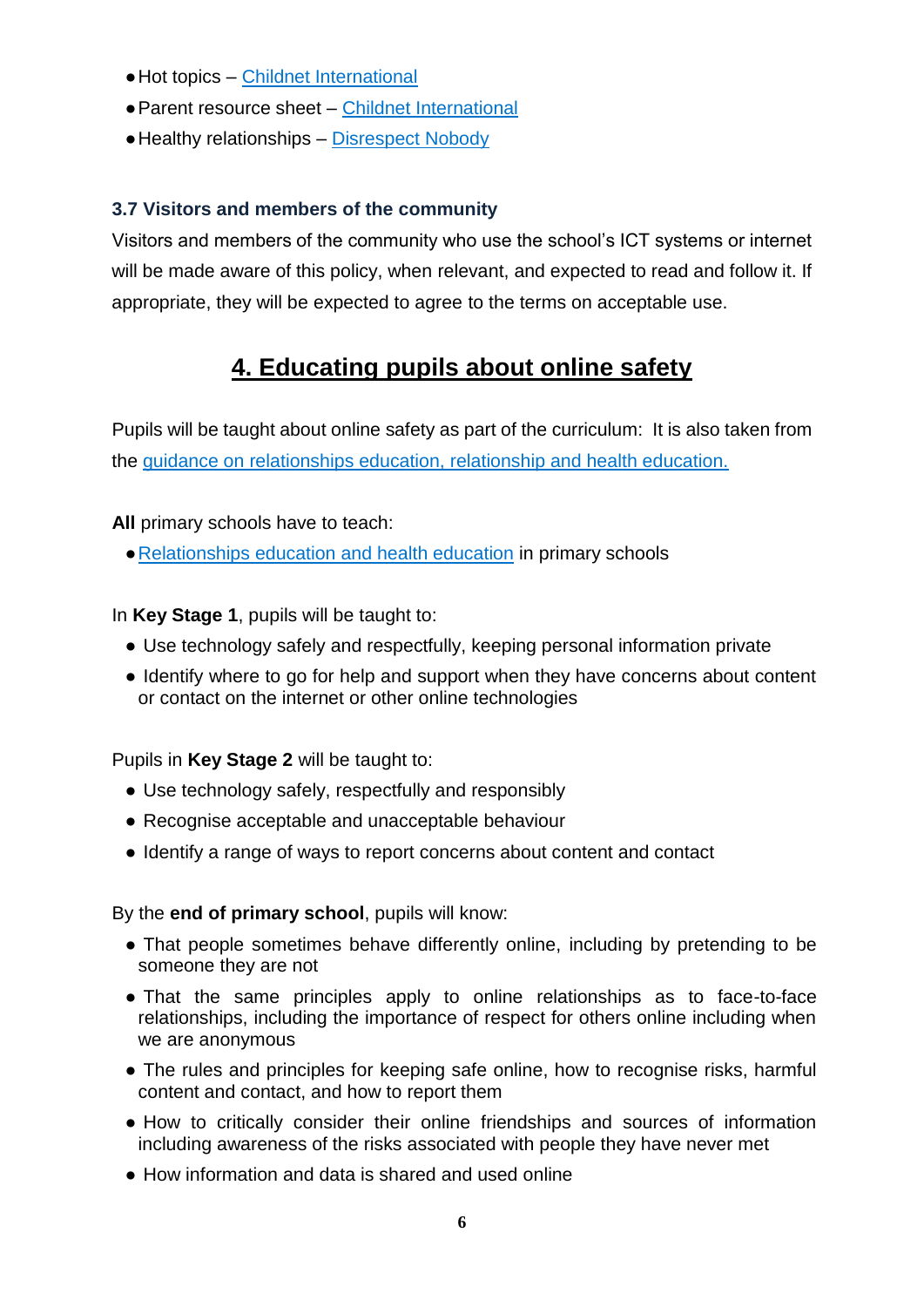- What sorts of boundaries are appropriate in friendships with peers and others (including in a digital context)
- How to respond safely and appropriately to adults they may encounter (in all contexts, including online) whom they do not know.

The safe use of social media and the internet will also be covered in other subjects where relevant. Where necessary, teaching about safeguarding, including online safety, will be adapted for vulnerable children, victims of abuse and some pupils with SEND.

## **5. Educating parents about online safety**

The school will raise parents' awareness of internet safety in letters or other communications home, parent forum meetings and in information via our website and other online platforms. This policy will also be shared with parents.If parents have any queries or concerns in relation to online safety, these should be raised in the first instance with the headteacher.

Concerns or queries about this policy can be raised with any member of staff or the headteacher.

## **6. Cyber-bullying**

#### **6.1 Definition**

Cyber-bullying takes place online, such as through social networking sites, messaging apps or gaming sites. Like other forms of bullying, it is the repetitive, intentional harming of one person or group by another person or group, where the relationship involves an imbalance of power.

#### **6.2 Preventing and addressing cyber-bullying**

To help prevent cyber-bullying, we will ensure that pupils understand what it is and what to do if they become aware of it happening to them or others. We will ensure that pupils know how they can report any incidents and are encouraged to do so, including where they are a witness rather than the victim.The school will actively discuss cyberbullying with pupils, explaining the reasons why it occurs, the forms it may take and what the consequences can be.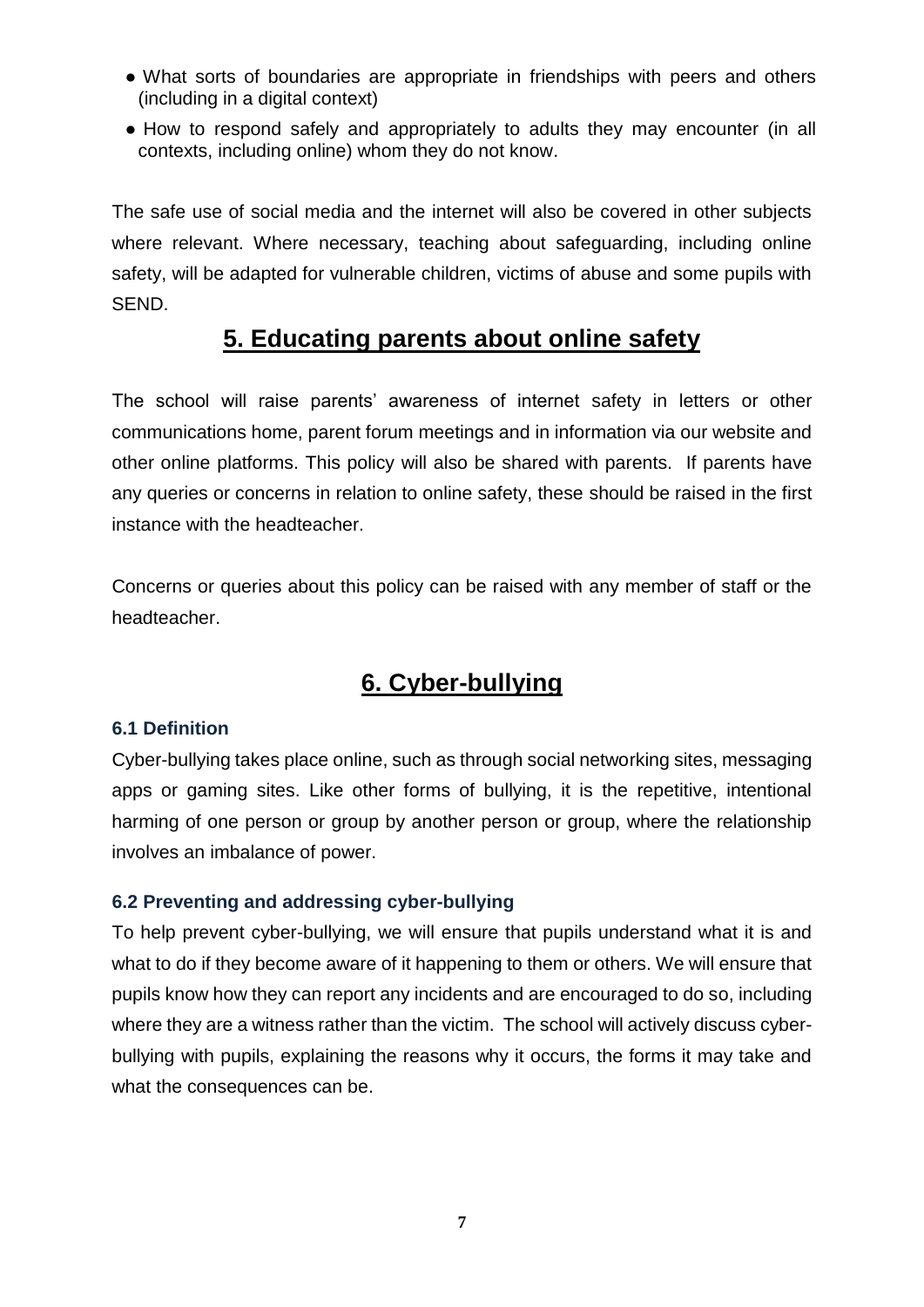Teaching staff are encouraged to find opportunities to use aspects of the curriculum to cover cyber-bullying. This includes personal, social, health and economic (PSHE) education, and other subjects where appropriate.

In relation to a specific incident of cyber-bullying, the school will follow the processes set out in the school behaviour policy. Where illegal, inappropriate or harmful material has been spread among pupils, the school will use all reasonable endeavours to ensure the incident is contained.

The DSL will consider whether the incident should be reported to the police if it involves illegal material, and will work with external services if it is deemed necessary to do so.

#### **6.3 Examining electronic devices**

School staff have the specific power under the Education and Inspections Act 2006 (which has been increased by the Education Act 2011) to search for and, if necessary, delete inappropriate images or files on pupils' electronic devices, including mobile phones, iPads and other tablet devices, where they believe there is a 'good reason' to do so. When deciding whether there is a good reason to examine or erase data or files on an electronic device, staff must reasonably suspect that the data or file in question has been, or could be, used to:

- ●Cause harm, and/or
- ●Disrupt teaching, and/or
- ●Break any of the school rules

If inappropriate material is found on the device, it is the responsibility of the staff member in conjunction with the DSL or other member of the senior leadership team to decide whether they should:

- ●Delete that material, or
- ●Retain it as evidence (of a criminal offence or a breach of school discipline), and/or
- ●Report it to the police\*
- \* Staff may also confiscate devices for evidence to hand to the police, if a pupil discloses that they are being abused and that this abuse includes an online element.

#### **Any searching of pupils will be carried out in line with:**

- The DfE's latest guidance on [screening, searching and confiscation](https://www.gov.uk/government/publications/searching-screening-and-confiscation)
- UKCIS guidance on [sharing nudes and semi-nudes: advice for education settings](https://www.gov.uk/government/publications/sharing-nudes-and-semi-nudes-advice-for-education-settings-working-with-children-and-young-people)  [working with children and young people](https://www.gov.uk/government/publications/sharing-nudes-and-semi-nudes-advice-for-education-settings-working-with-children-and-young-people)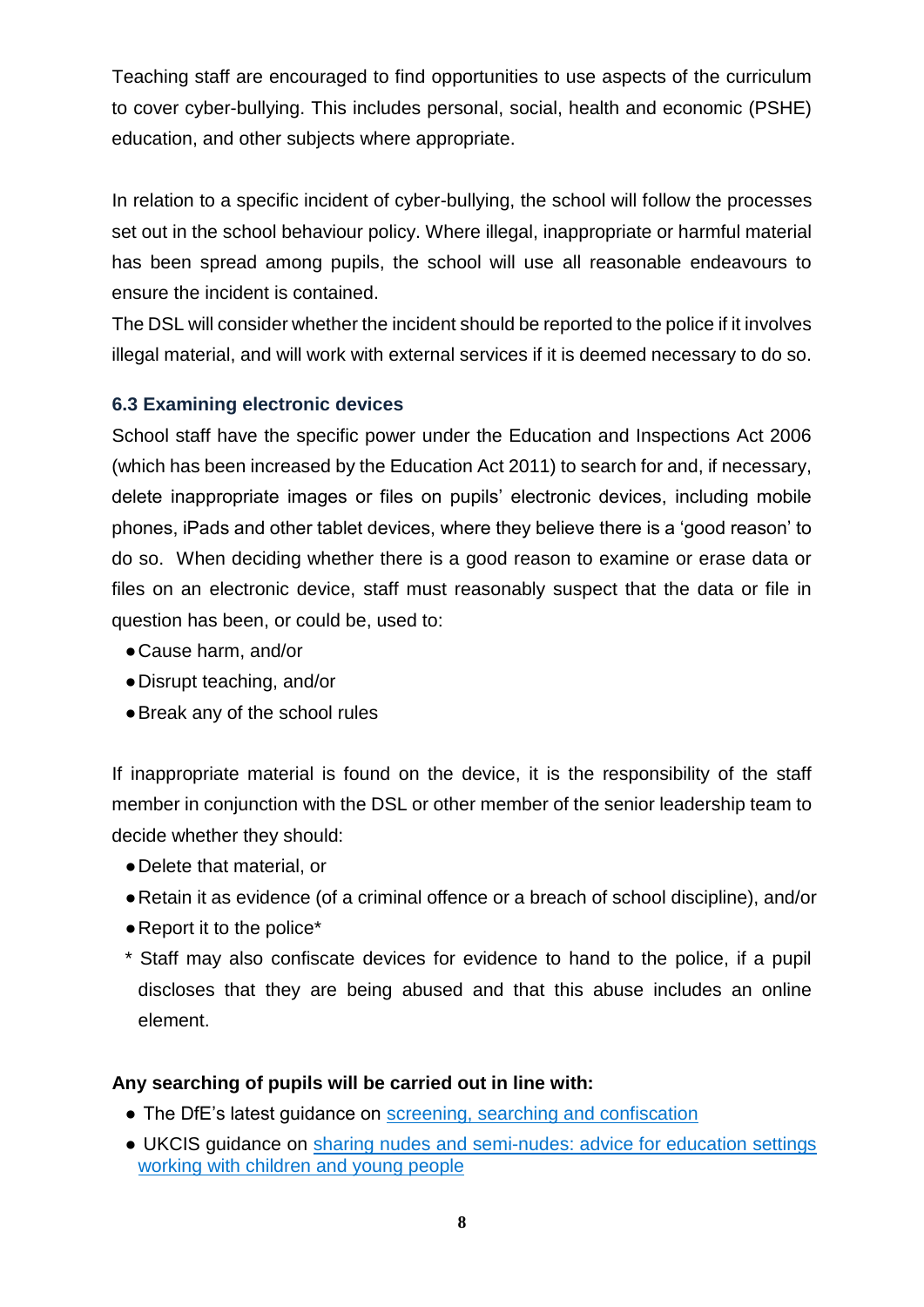• The school's COVID-19 risk assessment

Any complaints about searching for or deleting inappropriate images or files on pupils' electronic devices will be dealt with through the school complaints procedure.

## **7. Acceptable use of the internet in school**

All pupils, parents, staff, volunteers and governors are expected to sign an agreement regarding the acceptable use of the school's ICT systems and the internet (appendices 1-3). Visitors will be expected to read and agree to the school's terms on acceptable use if relevant.Use of the school's internet must be for educational purposes only, or for the purpose of fulfilling the duties of an individual's role.

We will monitor the websites visited by pupils, staff, volunteers, governors and visitors (where relevant) to ensure they comply with the above.

More information is set out in the acceptable use agreements in appendices 1, 2 and 3.

## **8. Staff using work devices outside school**

All staff members will take appropriate steps to ensure their devices remain secure. This includes, but is not limited to:

- Keeping the device password-protected strong passwords are at least 8 characters, with a combination of upper and lower-case letters, numbers and special characters (e.g. asterisk or currency symbol)
- $\bullet$  Ensuring their hard drive is encrypted  $-$  this means if the device is lost or stolen, no one can access the files stored on the hard drive by attaching it to a new device
- Making sure the device locks if left inactive for a period of time
- Not sharing the device among family or friends
- Keeping operating systems up to date always install the latest updates.

Staff members must not use the device in any way which would violate the school's terms of acceptable use. Work devices must be used solely for work activities.If staff have any concerns over the security of their device, they must seek advice from the computing lead.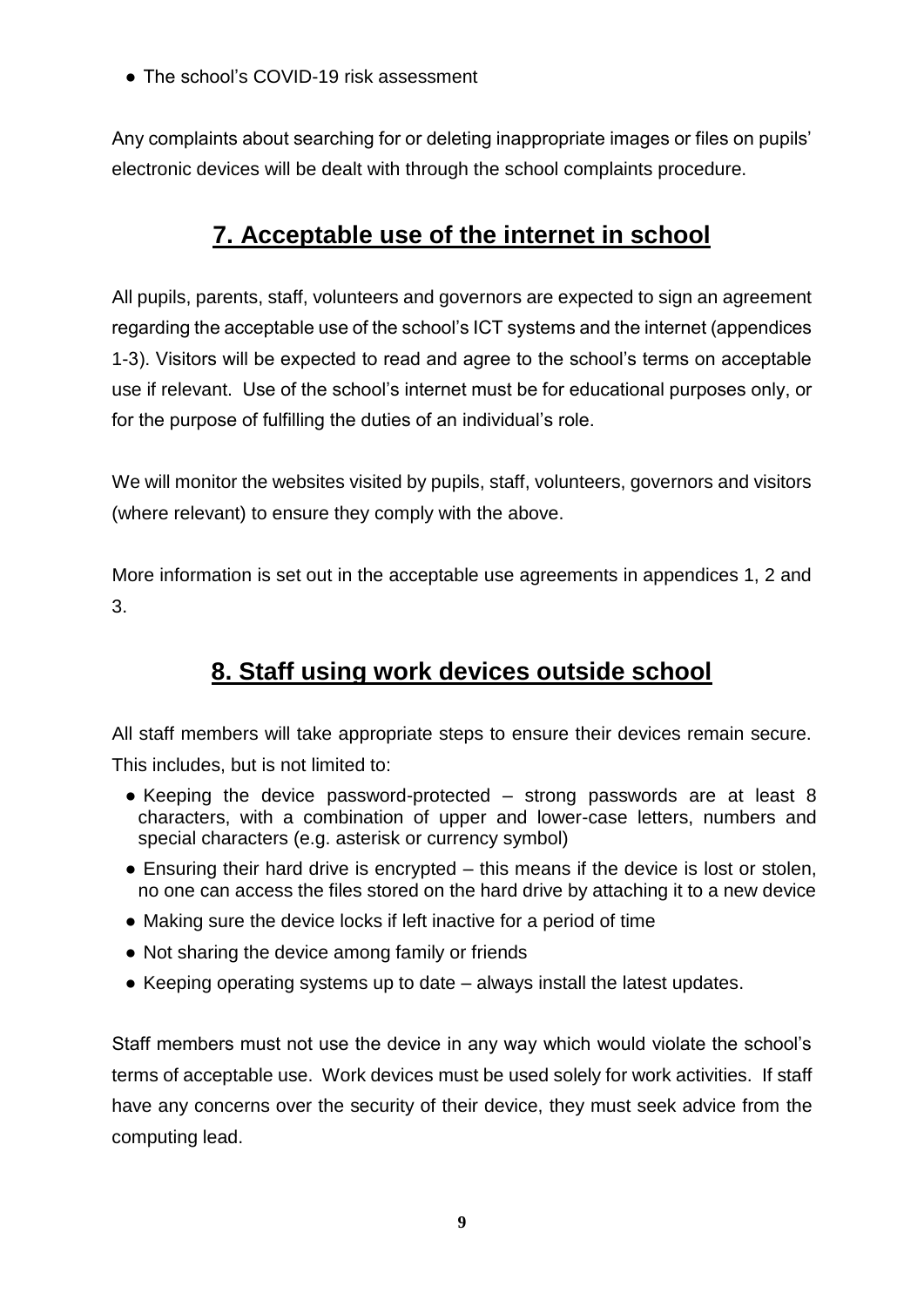## **9. How the school will respond to issues of misuse**

Where a pupil misuses the school's ICT systems or internet, we will follow the school's procedures. The action taken will depend on the individual circumstances, nature and seriousness of the specific incident, and will be proportionate.

Where a staff member misuses the school's ICT systems or the internet, or misuses a personal device where the action constitutes misconduct, the matter will be dealt with in accordance with the Electronic Communications policy. The action taken will depend on the individual circumstances, nature and seriousness of the specific incident.

The school will consider whether incidents which involve illegal activity or content, or otherwise serious incidents, should be reported to the police

## **10. Training**

All new staff members will receive training, as part of their induction, on safe internet use and online safeguarding issues including cyber-bullying and the risks of online radicalisation.All staff members will receive refresher training at least once each academic year as part of safeguarding training, as well as relevant updates as required (for example through emails, e-bulletins and staff meetings).

By way of this training, all staff will be made aware that:

- Technology is a significant component in many safeguarding and wellbeing issues, and that children are at risk of online abuse
- Children can abuse their peers online through:
	- o Abusive, harassing, and misogynistic messages
	- o Non-consensual sharing of indecent nude and semi-nude images and/or videos, especially around chat groups
	- o Sharing of abusive images and pornography, to those who don't want to receive such content
- Physical abuse, sexual violence and initiation/hazing type violence can all contain an online element.

Training will help staff to:

● Develop better awareness to assist in spotting the signs and symptoms of online abuse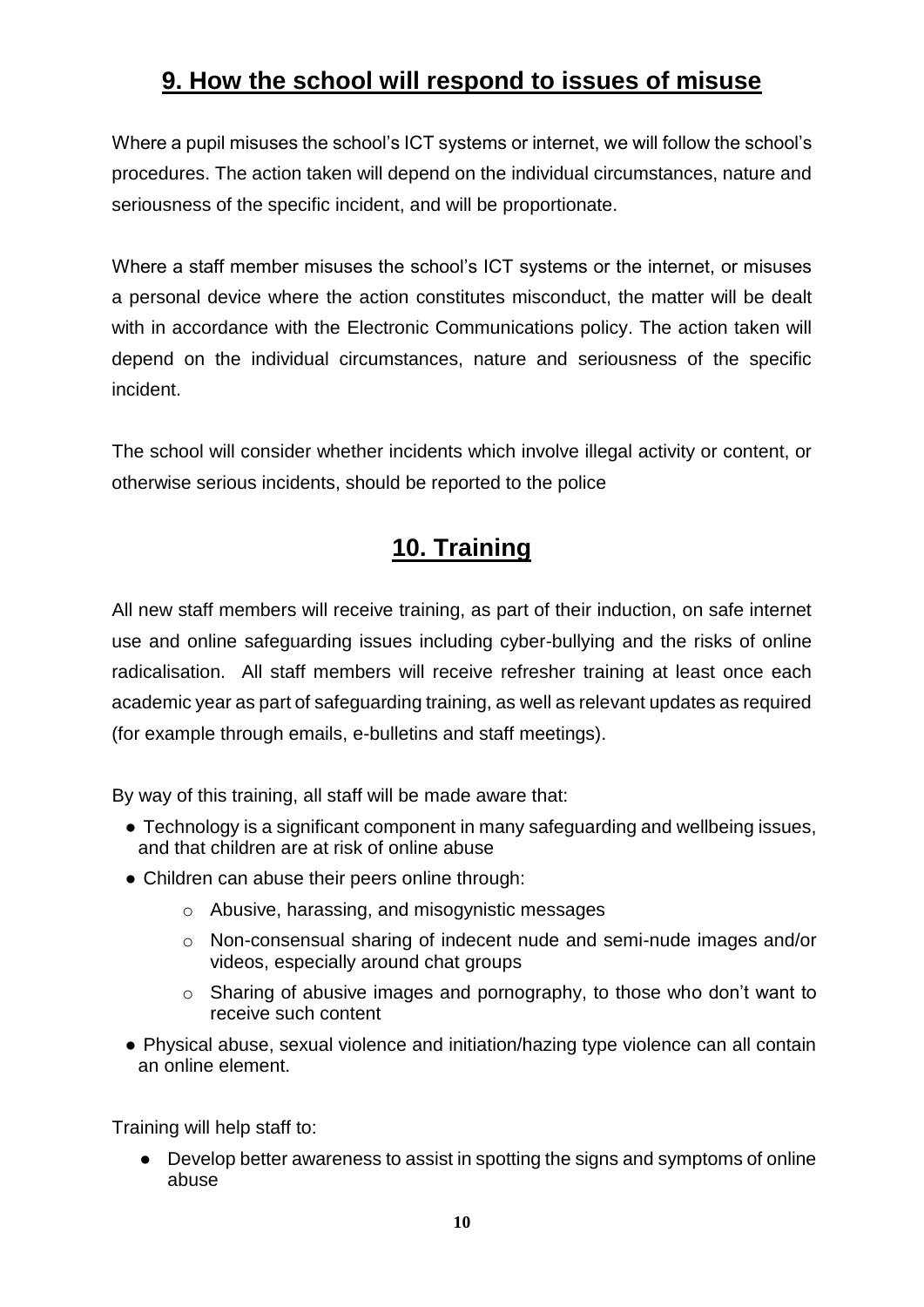- Develop the ability to ensure pupils can recognise dangers and risks in online activity and can weigh the risks up
- Develop the ability to influence pupils to make the healthiest long-term choices and keep them safe from harm in the short term

The DSL will undertake child protection and safeguarding training, which will include online safety, at least every 2 years. They will also update their knowledge and skills on the subject of online safety at regular intervals, and at least annually.Governors will receive training on safe internet use and online safeguarding issues as part of their safeguarding training.Volunteers will receive appropriate training and updates, if applicable.

## **11. Monitoring arrangements**

The class teachers/DSL will log behaviour and safeguarding issues related to online safety.

**This policy will be reviewed every year by the headteacher and the computing leader. At every review, the policy will be shared with the governing board. This is important because technology, and the risks and harms related to it, evolve and change rapidly.** 

## **12. Links with other policies**

This online safety policy is linked to our:

- Safeguarding policy
- Behaviour policy
- Staff code of conduct policy
- Data protection policy and privacy notices
- Complaints procedure
- Electronic communications policy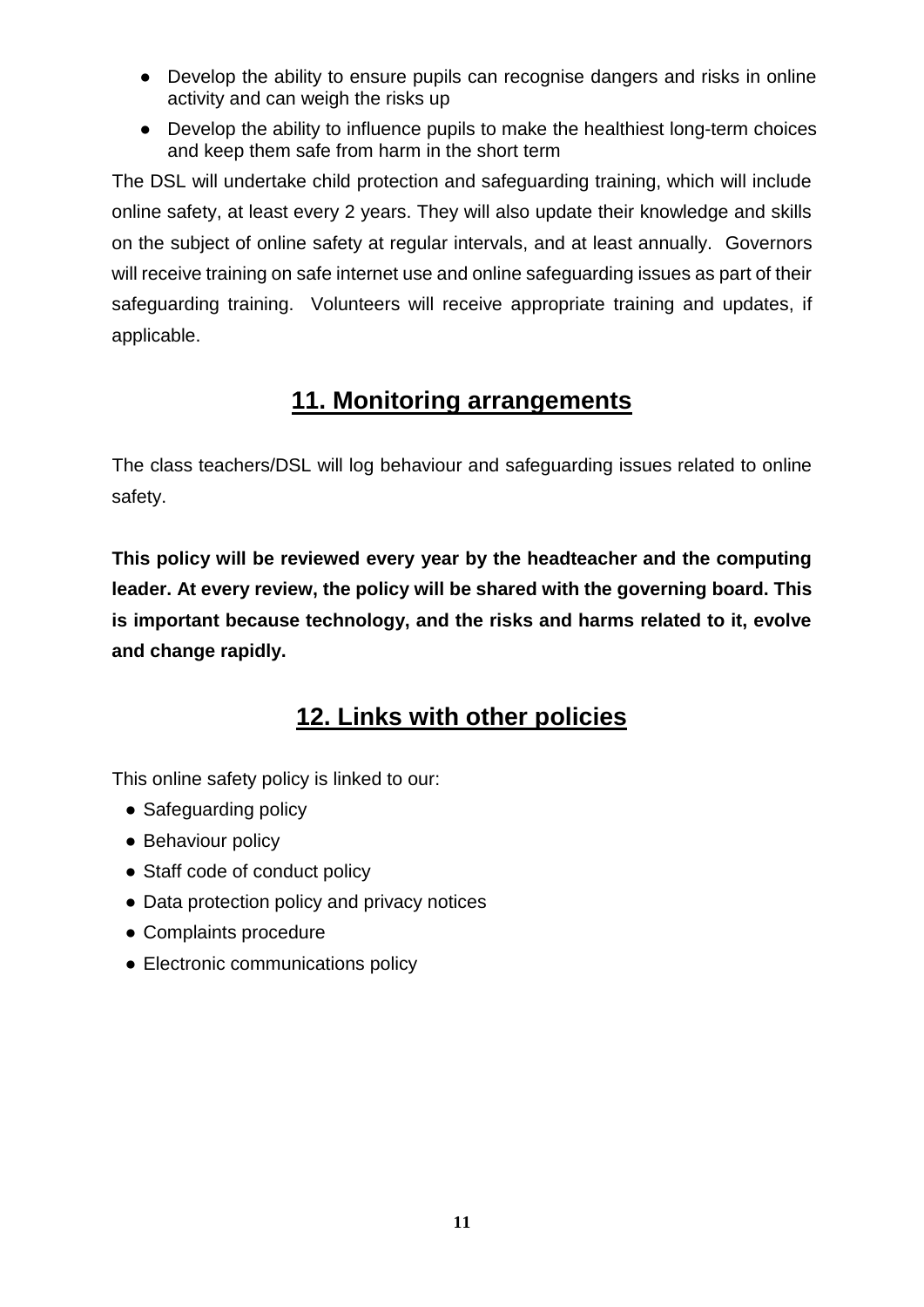## **Appendix 1: EYFS and KS1 acceptable use agreement (pupils and parents/carers)**

ACCEPTABLE USE OF THE SCHOOL'S ICT SYSTEMS AND INTERNET: AGREEMENT FOR PUPILS AND PARENTS/CARERS

#### **Name of pupil:**

**When I use the school's ICT systems (like computers) and get onto the internet in school I will:**

- Ask a teacher or adult if I can do so before using them
- Only use websites that a teacher or adult has told me or allowed me to use
- Tell my teacher immediately if:
	- o I click on a website by mistake
	- o I receive messages from people I don't know
	- o I find anything that may upset or harm me or my friends
- Use school computers for school work only
- Be kind to others and not upset or be rude to them
- Look after the school ICT equipment and tell a teacher straight away if something is broken or not working properly
- Only use the username and password I have been given
- Try my hardest to remember my username and password
- Never share my password with anyone, including my friends.
- Never give my personal information (my name, address or telephone numbers) to anyone without the permission of my teacher or parent/carer
- Save my work on the school network
- Check with my teacher before I print anything
- Log off or shut down a computer when I have finished using it

**I agree that the school will monitor the websites I visit and that there will be consequences if I don't follow the rules.**

**Parent/carer agreement:** I agree that my child can use the school's ICT systems and internet when appropriately supervised by a member of school staff. I agree to the conditions set out above for pupils using the school's ICT systems and internet, and will make sure my child understands these.

| Signed (parent/carer): | Date: |
|------------------------|-------|
|------------------------|-------|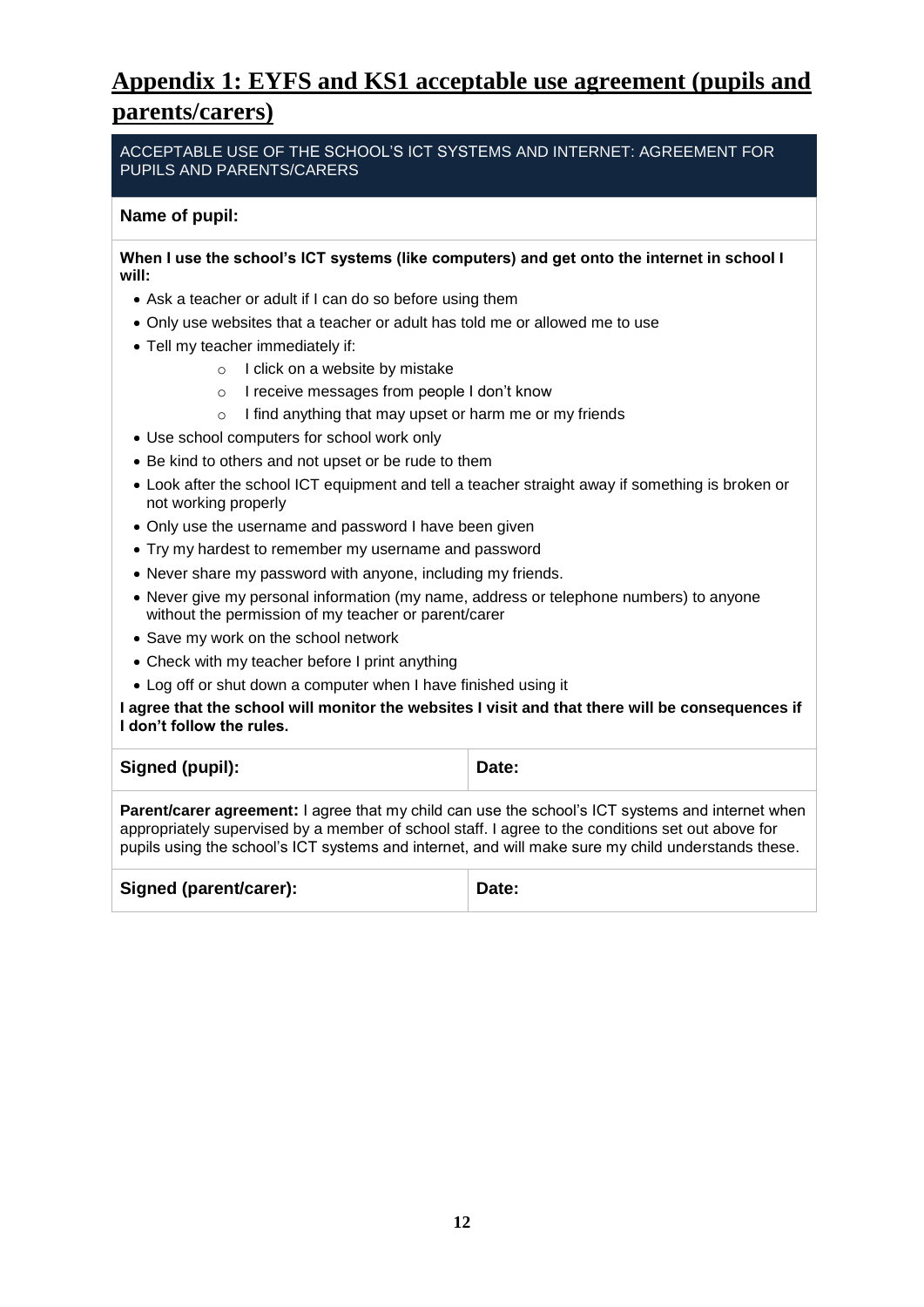## **Appendix 2: KS2 acceptable use agreement (pupils and parents/carers)**

ACCEPTABLE USE OF THE SCHOOL'S ICT SYSTEMS AND INTERNET: AGREEMENT FOR PUPILS AND PARENTS/CARERS

#### **Name of pupil:**

**I will read and follow the rules in the acceptable use agreement policy**

**When I use the school's ICT systems (like computers) and get onto the internet in school I will:**

- Always use the school's ICT systems and the internet responsibly and for educational purposes only
- Only use them when a teacher is present, or with a teacher's permission
- Keep my username and passwords safe and not share these with others
- Keep my private information safe at all times and not give my name, address or telephone number to anyone without the permission of my teacher or parent/carer
- Tell a teacher (or sensible adult) immediately if I find any material which might upset, distress or harm me or others
- Always log off or shut down a computer when I'm finished working on it

#### **I will not:**

- Access any inappropriate websites including: social networking sites, chat rooms and gaming sites unless my teacher has expressly allowed this as part of a learning activity
- Open any attachments in emails, or follow any links in emails, without first checking with a teacher
- Use any inappropriate language when communicating online, including in emails
- Create, link to or post any material that is pornographic, offensive, obscene or otherwise inappropriate
- Log in to the school's network using someone else's details
- Arrange to meet anyone offline without first consulting my parent/carer, or without adult supervision

#### **If I bring a personal mobile phone or other personal electronic device into school:**

- I will not use it during lessons, tutor group time, clubs or other activities organised by the school, without a teacher's permission
- I will use it responsibly, and will not access any inappropriate websites or other inappropriate material or use inappropriate language when communicating online

#### **I agree that the school will monitor the websites I visit and that there will be consequences if I don't follow the rules.**

| Signed (pupil):                                                                                                                                                                                                                                                                                                                                                              | Date: |  |
|------------------------------------------------------------------------------------------------------------------------------------------------------------------------------------------------------------------------------------------------------------------------------------------------------------------------------------------------------------------------------|-------|--|
| <b>Parent/carer's agreement:</b> I agree that my child can use the school's ICT systems and internet<br>when appropriately supervised by a member of school staff. I agree to the conditions set out above<br>for pupils using the school's ICT systems and internet, and for using personal electronic devices in<br>school, and will make sure my child understands these. |       |  |
| Signed (parent/carer):                                                                                                                                                                                                                                                                                                                                                       | Date: |  |